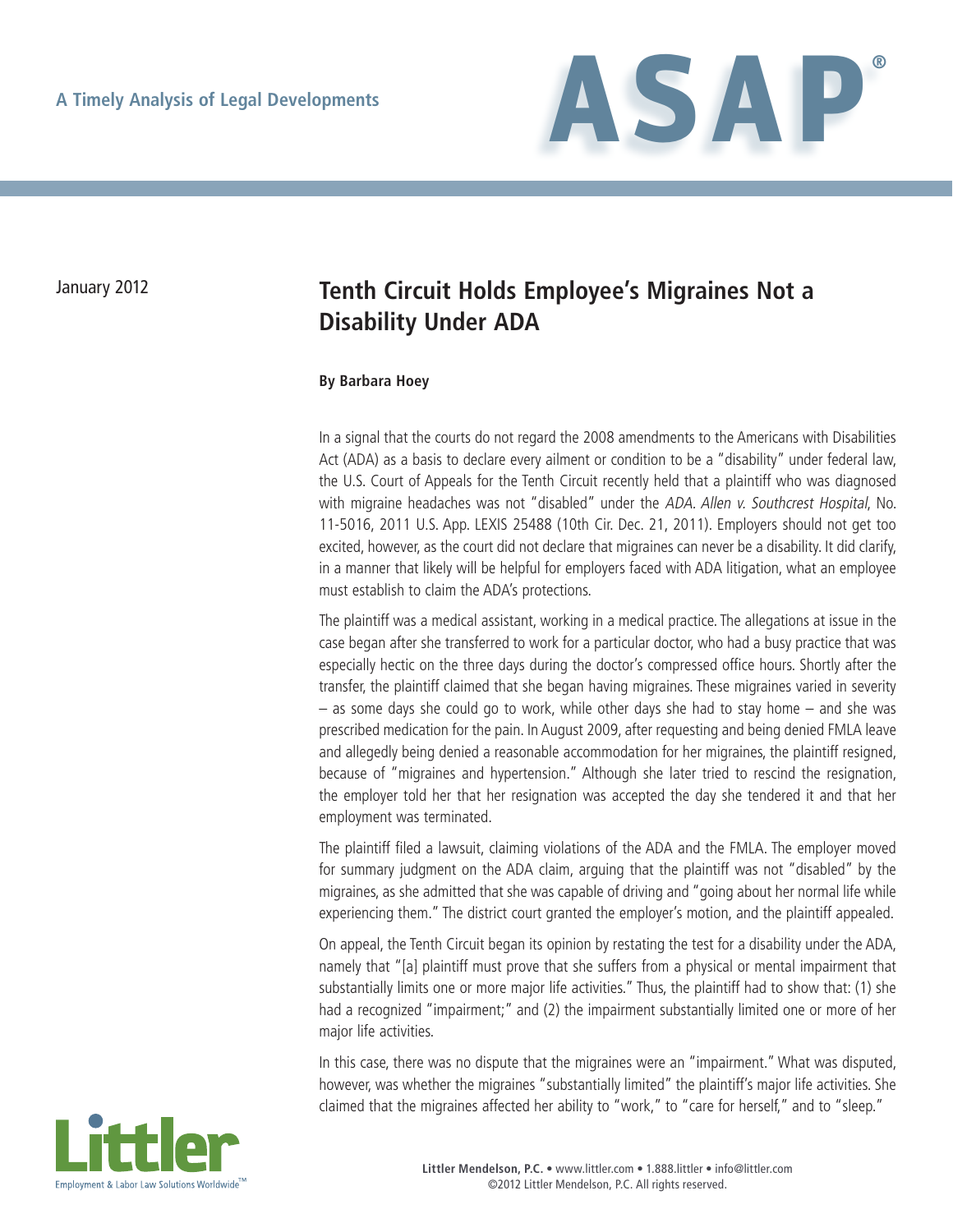In arguing that she was not substantially limited in her ability to "care for herself," the employer relied on the plaintiff's admissions that she often got up and went to work on days that she had the migraines. Indeed, the court quoted the plaintiff's deposition, where she testified that she got up, got dressed, got washed, and drove to work. The plaintiff claimed, however, that on days when she suffered migraines – even if she went to work – she "crashed and burned" when she got home, taking medication and falling asleep almost immediately. The plaintiff relied on this "crash and burn" argument, claiming that her migraines limited her ability to care for herself in the evening, as she was "compelled" to go to sleep, due to her migraine medication.

The Tenth Circuit did not accept the "crash and burn" argument. The court noted that an allegation of "sleep disturbance" was not sufficient, in and of itself, to prove that the plaintiff was disabled. It also noted that the plaintiff had failed to submit evidence of how early she went to bed, how long she slept, or what activities of daily living she was not able to do on those nights. Moreover, the court reflected that because everyone sleeps each night and no one can care for themselves while sleeping, the plaintiff lacked evidence to show how her need to "crash and burn" actually "compared to the average person's ability to care for herself in evenings after work." Finally, the Tenth Circuit noted that "many non-disabled people have nightmares or disturbed sleep patterns," and the court held that the plaintiff had not shown that her migraines impeded her ability to sleep or "care for herself."

The Tenth Circuit also addressed whether the migraines had substantially limited the plaintiff's ability to "work." Here, her admission that she only suffered from migraines when she was working for one particular doctor was fatal to her claim. She argued that the Americans with Disabilities Amendments Act of 2008 (ADAAA) allowed her to establish a disability in "working," even if all she could show was that she could not perform one job. The court disagreed and held that to be disabled in the major life activity of "working," "an employee must be significantly restricted in the ability to perform either a class of jobs or a broad range of jobs in various classes . . . . " The court looked to the Equal Employment Opportunity Commission's (EEOC) regulations (prior to the May 2011 amendment), which made clear that one has to be unable to perform a "broad class of jobs" in order to be disabled. While this language was eliminated in the EEOC's May 2011 regulations, there was no indication that the new regulations were to have retroactive effect, and, therefore, the court applied the earlier version of the regulations. As a result, the court dismissed the plaintiff's ADA claims.

## **What Does this Decision Mean for Employers?**

This decision is a reminder that there is no such thing as an "automatic disability," and an employer should never assume that an employee who has an impairment that is listed as a potential "disability" in the ADAAA is indeed "disabled" under the law. Even under the arguably looser definition of a disability created by the ADAAA, the question of whether someone is "disabled" is a fact-intensive inquiry, which depends on the effect the impairment has on the individual employee. In order to demand the protections of the ADA, the employee must prove that the impairment "substantially limits" them.

In light of this decision, employers should consider the following:

- • Make sure that someone who is knowledgeable about the ADA is responsible for addressing employees' reasonable accommodation requests. Incorrectly deciding whether someone is "disabled" can have grave implications for future litigation in both the disability discrimination and failure-to-accommodate contexts. It is recommended that employers appoint individuals who are knowledgeable about the ADA to facilitate the interactive and reasonable accommodation processes.
- • Conduct training on the ADA and the EEOC's regulations interpreting the ADAAA for managers and HR staff. A thorough understanding of the regulations is critical for those making determinations of whether someone is "disabled" under the ADA. In addition, as regulations are continually changing, employers should provide refresher training.
- Be aware of the free resources that exist to assist employers in addressing employees' reasonable accommodation requests. Employers have free resources available to them to assist in their interactive and reasonable accommodation processes. The Job Accommodation Network (JAN), www.askjan.org, is a free resource, and various state and local vocational rehabilitation services may also be available resources.